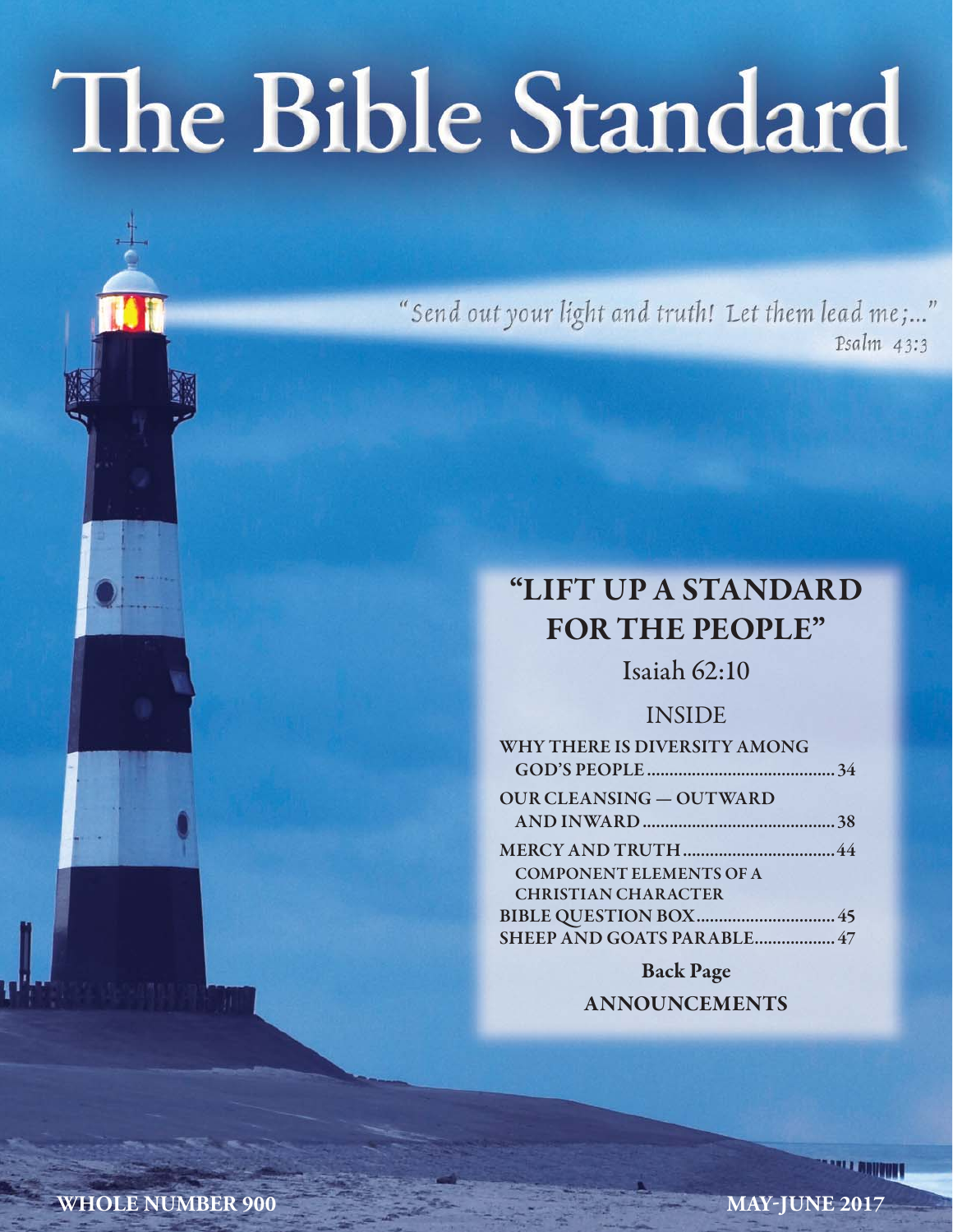# WHY THERE IS DIVERSITY AMONGST GOD'S PEOPLE

While it is true that all men are born with in alienable rights and privileges, yet no man is born without

*"Who maketh thee to differ from another? And what hast thou that thou didst not receive?"–*1 Cor. 4:7.

sin, "Behold, I was shapen in iniquity; and in sin did my mother conceive me" (Psa. 51:5). The Scriptures very properly declare that the race in Adam was sold under sin over six thousand years ago. So in this sense we were not born free, but slaves of sin. Neither are we born equal. No two persons are exactly alike in opportunity, talent and ability. We differ from one another. God did not create some better and some worse—some more richly endowed and some less richly endowed. We are to take the Bible statement of the origin of humanity, and understand that God made Adam perfect. All the imperfections which encumber the human race are the results of the dying process. Sin has made us all to differ from the original image and likeness of God. Satan brought about this difference through Mother Eve.

In our text, however, the Apostle Paul has in mind a New Creation in Jesus Christ—a new order—amongst whose members there was a difference. Some, in the one true Church, had many talents, others few; some had special talents, others had ordinary talents. But Satan is not charged with having given the greater or lesser talents to these. The Apostle says that it is God who has set the various members in the Body as it has pleased Him and that both this setting of the different members of the Body and the bringing forth of the different degrees of fruitage are manifestations of God's grace in their hearts. We are made to differ from each other, "Who maketh thee to differ from another?"

#### **CAUSE OF DIVERSITY OF ATTAINMENTS**

As we study this subject let us keep in mind the thoughts presented are from the Gospel Age and its extended Harvest period in which we now live! The matter of growth in the holy Spirit of understanding is one that is dependent in large measure upon each one's zeal to know the will of God. We are put into the School of Christ to learn of Him. Some learn more rapidly, others less rapidly.

# God First ~ His Appointments

In proportion as we learn of Him, we have greater opp or tun ities and blessings. All are granted the enlightenment,

heart-warming, energizing of the holy Spirit; all are granted some blessing. Those who are anxious to know the will of the Lord and to study it grow the more rapidly, and have more of the holy Spirit. These are zealous to do the Lord's will. Their progress is not attributable wholly to themselves, but especially to the favor of God.

The Apostle goes on to say, you are God's workmanship; "it is God which worketh in you both to will and to do of His good pleasure" (Phil. 2:13). We could not do this work ourselves. The power that is working in us is of God. He is preparing a glorious Temple. He has provided who shall be the chief cornerstone of this Temple, and who shall be the members of the Temple Class [Little Flock]. We could not choose the place for ourselves. But in God's providence we each responded to the call to be a living stone "Here am I; send me" (Isa. 6:8). The stones were first cut out of the dark quarry, and over many years they were being shaped and prepared for places in the glorious building. It is the privilege and duty of each consecrated child of God to prepare his tabernacle [place of dwelling] as a habitation for God!

#### **DIVERSITY OF ANOTHER KIND**

The great Master-Workman is doing a work upon us. He is chiseling and fashioning us. He is making us what we are. Consequently there is to be no boasting. There is a certain amount of personality connected with each one, however, and if there is too much cross-grain in the stone it will be abandoned. As the Apostle Peter exhorts, we are to humble ourselves under the mighty hand of God, that He may exalt us in due time. The same Apostle also reminds us that we should look up to God and give Him praise for all that we have and are (I Pet. 5:6). And "If any man speak, let him speak as the oracles of God; if any man minister, let him do it as of the ability which God giveth: that God in all things may be glorified through Jesus Christ, to whom be praise and dominion for ever

The Bible Standard—(ISSN: 1556-8555) Publisher, the Bible Standard Ministries (LHMM)—Address: Bible Standard Ministries, 1156 St. Matthews Road, Chester Springs, PA, 19425-2700, U.S.A. Editor, Leon J. Snyder. Periodicals Postage paid at Kutztown, PA. Postmaster: Send address corrections to Th e Bible Standard, 1156 St. Matthews Road, Chester Springs, PA, 19425-2700; Rates: One year's subscription—\$12.00 (6 issues); single issues—\$2.50 each. **Web Site: www.biblestandard.com**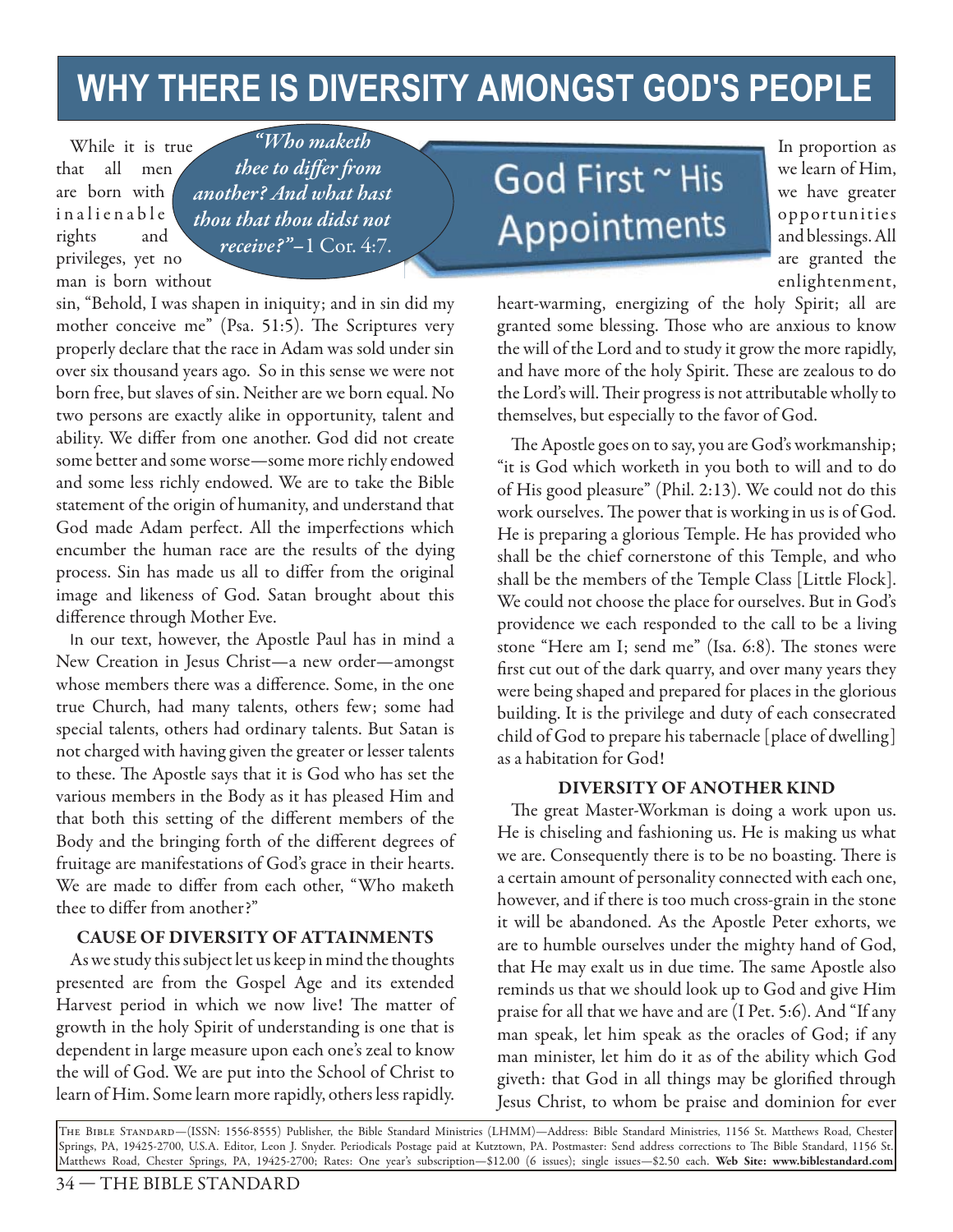and ever" (1 Pet. 4:11). We are colaborers with God. We give God the praise that He has made us to differ from our former selves, that He is making us to differ more every day, and that He will continue the good work as the days go by and as we seek to do His will. What have we of ourselves? Nothing! We were wholly dead through Father Adam's disobedience; we were born in this condition, having no right to everlasting life. But God has a Plan which is world-wide in its scheme of blessing. He has proffered the blessings of the many features of His Plan to the called, chosen and faithful consecrated children of God, and He has invited us to come to Him, under selective salvation, in advance of the world.

#### **DOCTRINES MORE OR LESS IMPORTANT**

There are certain features of the doctrine of Christ which are fundamental and indispensable, and without which none would be recognized of the Lord as one of His followers. There are other features which would

seem to be useful, helpful, blessed, but not fundamental, not essential to the consecrated children of God. The fundamentals have and continue to be enjoyed by good, saintly ones from the Day of Pentecost until now. We, as prospective Consecrated Epiphany Campers, continue under the same fundamentals and are permitted to have the other privileges, Truths, "meat in due season," for our strengthening "For every one that useth milk is unskillful in the word of righteousness: for he is a babe; But strong meat belongeth to them that are of full age, even those who by reason of use have their senses exercised to discern both good and evil" (Heb. 5:13, 14). Let us examine the fundamental

theory of the Atonement as follows: (1) All men—all of Adam's children—are sinners. (2) None can be reconciled to God without a Redeemer's sacrifice. (3) Jesus came into the world to be that Sacrifice—and later to apply that Ransom-price for the sins of the world. (4) On the basis of faith in the Redeemer's work, the believer may consecrate himself to the Divine service, in acceptance of the Divine invitation, "Present your bodies a living sacrifice." (5) So doing, the consecrated believer may exercise full assurance of faith that his sacrifice will be accepted of the Father and that he will receive a share of the anointing of the heart-warming, energizing holy Spirit of understanding. (6) Such as meet these conditions are to be accepted as

brethren in the highest sense of the term.

This much has been and still is necessary for the consecrated believer. However, by reason of the favorable time in which we live, we have more knowledge, we may also have greater trials, which our greater knowledge will offset. Our advice to the Lord's dear people everywhere is that they put no yoke upon each other, beyond the fundamentals specified above, that otherwise they stand free, and leave each other free, and fellowship and agree as much as they can with each other.

After having expressed his own view, each is quietly to hear the views of others and not feel called to debate or restate his already stated position. Having used his opportunity, each is to trust to the Lord to guide and teach and show the Truth, and should not insist that all must be made to see every item as he sees it, nor even as the majority view it. "On essentials, unity; on non-essentials, charity," is the proper rule to be followed.

> All logical minds delight in reaching a decision, if possible, respecting every item of Truth; and this the Apostle declares should be striven for by each member of the Church for himself—"in his own mind." It is a common mistake, however, to attempt to apply this personally good rule to a Church or to a class in Bible study—to attempt to force all to decide on exactly the same conclusion respecting the meaning of the Lord's Word. It is proper that we should wish that all might "see eye to eye"; but it is not reasonable to expect it when we know that all are fallen from perfection, not only of body, but also of mind, and that these deflections are in various directions, as shown by the

various shapes of head to be found in any gathering of people. Our various kinds and degrees of education are important factors also in assisting or hindering oneness of view. If there be a disposition to crowd each other on more than this basic faith, and if it be considered necessary to separate in order to the progress of either of the parties, then doubtless rather than a continual contention, a separation would be the wise course. We are not criticizing the views of any one. Each has a perfect right to hold whatever he believes the Bible to teach.

[This paragraph is primarily referring to the Bride of Christ] Our views are doubtless well known to all of our readers. Briefly stated, they are as follows:  $(1)$ 

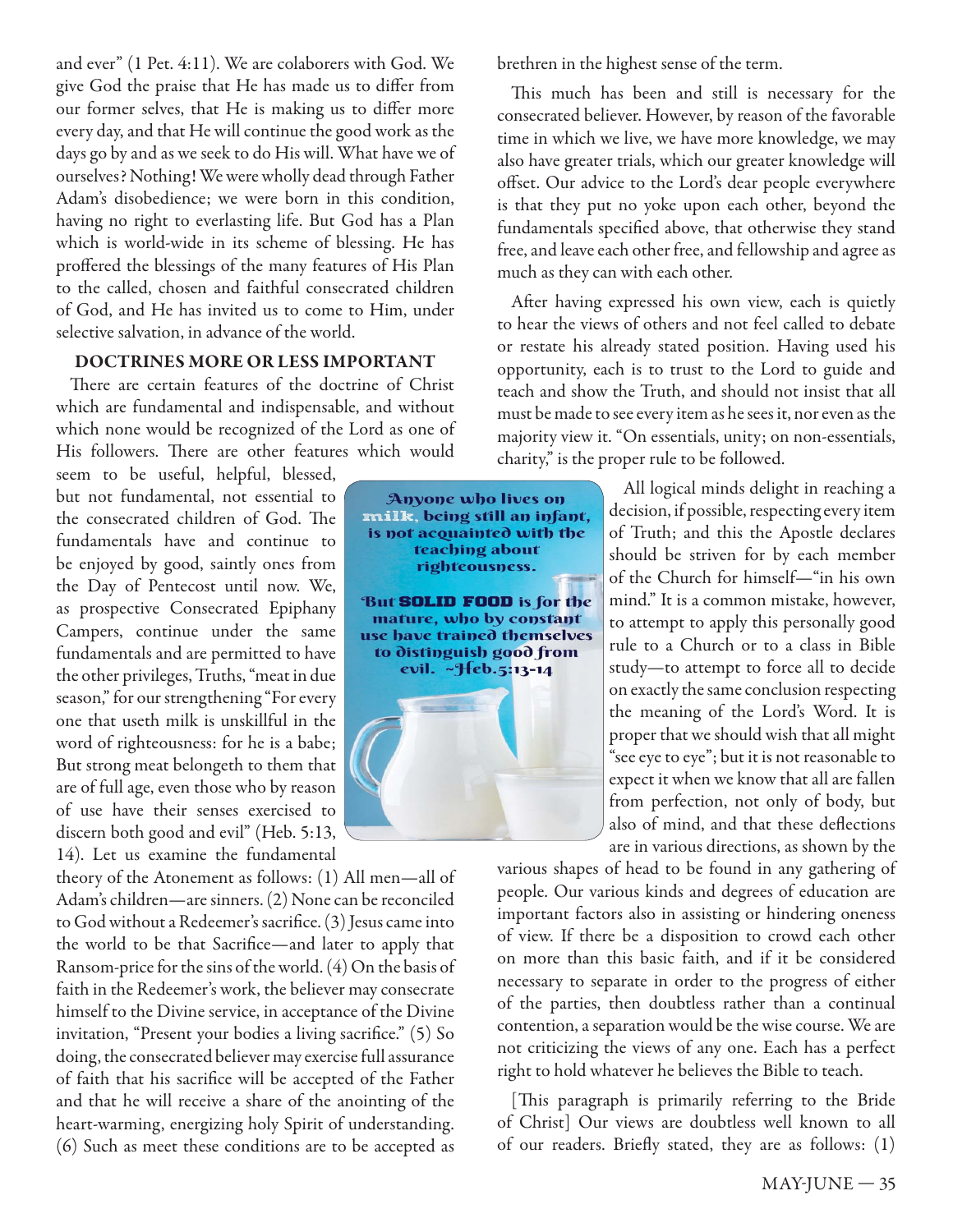That the one that sinned was Adam, and that he and all his posterity were involved. (2) That a Redeemer was necessary, that Jesus became that Redeemer, and "gave Himself a Ransom for all." (3) That God has invited some of the redeemed sinners, not to be the Ransomprice, but, to be associates of the Redeemer, His Bride.  $(4)$  The terms and conditions upon which these may have fellowship are that Jesus as the great Advocate shall accept

them as His members, their flesh as His flesh, and that He shall impute to them the share of His merit which would be coming to them as members of the Adamic race. Then they [His Bride] are legally justified from all the shortcomings, weaknesses and imperfections inherited by them; and their own wills and all their remaining powers and talents being consecrated, their sacrifice may be acceptable to God as part of the Sin-Offering by the great High Priest. (5)

Sharing in the Redeemer's death, these are privileged to share in His life, by the First Resurrection. The Redeemer does not now make application of His merit to the world.

In our judgment many err in attaching too much value to the Church's sacrifice; whereas other dear brethren err, we think, in that they do not see any value in the Church's sacrifice, nor that she is permitted a share in the Master's sacrificings at all. To us it seems like the swing of the pendulum from one extreme to the other; whereas our view lies in the center, as we have stated the matter. Our Pastor, Charles T. Russell, used the term "incidental feature" of the Divine Plan and this is one example: the Divine Plan does not end with the deliverance of "the Church of the firstborn whose names are written in heaven" and who shall share with Christ in "his resurrection" the first, or chief resurrection. The appropriation of the merit of Christ first to the Church is merely an incidental feature of the Divine Plan (R4555). The Scriptures tell us that God's real purpose in sending Jesus into the world was that "the world through Him might be saved" not the salvation of the Church; that was an incidental feature (SM p. 48).

Let us not crowd each other into separation as we are now in the second century of the Millennial Age and God has given to His truly consecrated believers much advancing Truth based on the teachings of Pastor Russell; just as the Bible has declared in Pro. 4:18 "But the path of the just is as a shining light, that shineth more and more unto the perfect day." Bible Standard Ministries [LHMM] has a rich history beginning with Pastor Russell teaching



Parousia Truth as due, with the principal teaching that Christ was to have a Bride and they would be associates of the Redeemer in bringing the world of sinners into an understanding of the principles of righteousness with an opportunity to obtain salvation.

Was more Truth as due needed? Yes! Abraham needed more Truth than that which was given to Noah; he had to walk in the light beyond that in which Noah

> walked. Moses and the Israelites of his day needed still more Truth and God gave it to them, though it still proved unpopular and brought persecution upon those who faithfully held to it. Then came further unfoldings of Truth through the Prophets, given as needed, to develop God's plan and to try the faith of His faithful ones (Heb. 11:32-40).

 When the time arrived for Epiphany Truth to be brought forward, God selected

Pastor Paul S. L. Johnson, one of Pastor Russell's most capable helpers, as His special messenger to deliver Truth as due [present Truth] to the consecrated. We learned more about the crown-lost leaders, Great Company, Youthful Worthies and some time-features that were not understood before such as: after the fall of 1954 a distinct Kingdom work was to be inaugurated which was not done previously, namely, the building up of the Epiphany Camp as distinct from the Epiphany Court, which is the Lord's preparation of people here in the latter parts of the Time of Trouble for the blessing of restitutionists under the coming New Covenant.

Did Truth as due end with the very specialized teachings of Pastor Johnson? No! Advancing Truth clarifies previous obscurities. Our great God had more new Truth to bring forward through Pastor Raymond G. Jolly, the special helper to Pastors Russell and Johnson. Pastor Jolly's ministry was in some ways larger in scope than Pastors Russell and Johnson in that it was an overlapping one, covering Truth as due from the Parousia, Epiphany and Basileia. He was given the privilege and duty of defending the Truth as due and expounding advancing Truth on the Tabernacle, especially the court, the curtain and much needed understanding about the Epiphany camp. Yes, more incidental features!

While many in the Truth movements were teaching that there was no more new Truth; our Great Jehovah, in fact, had more Advancing Truth to make available to His faithful. Yes, Jehovah has a plan. Looking back we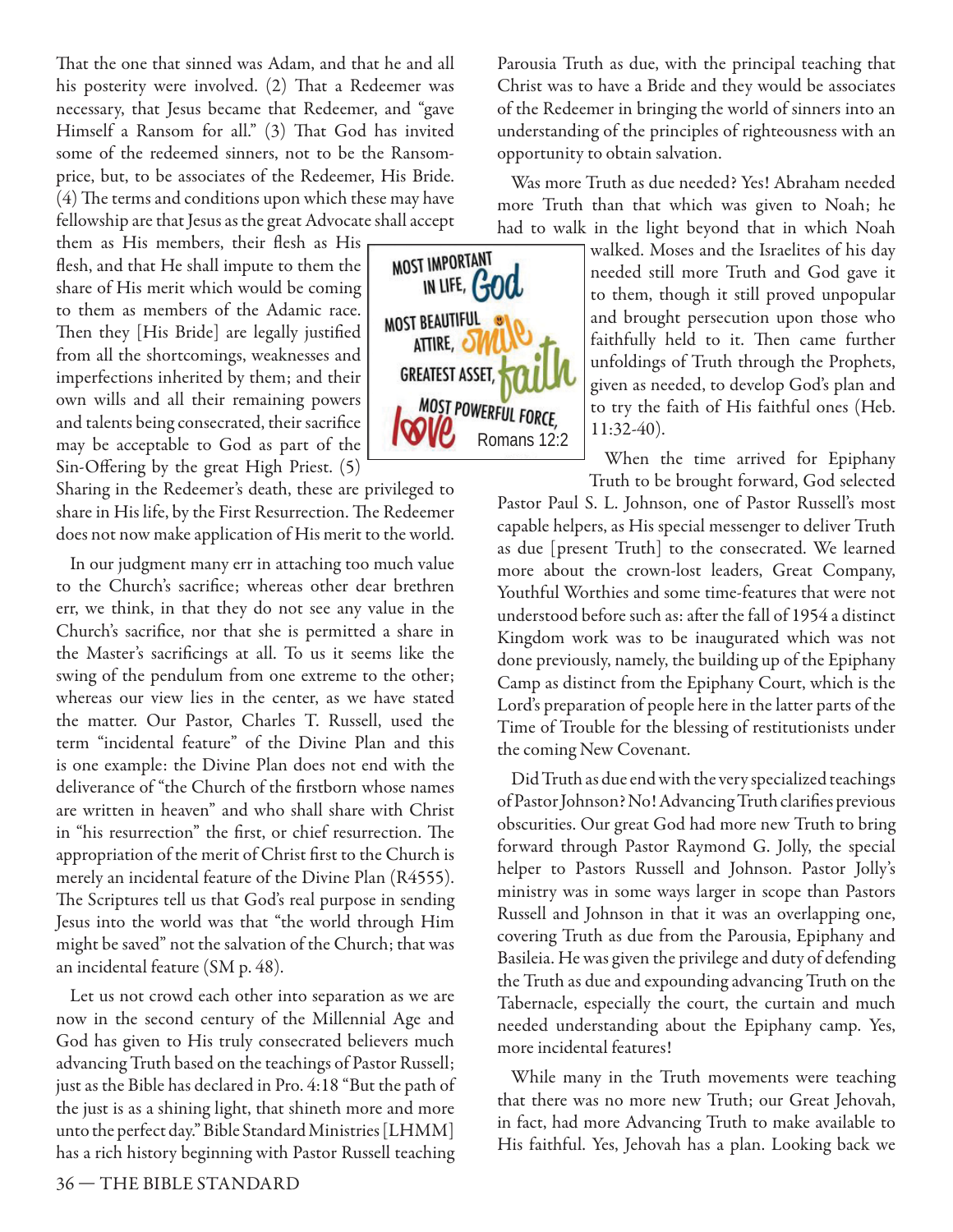can see a pattern of servants and this method of bringing forth advancing Truth continued with Bro. August Gohlke the special helper of Bros. Johnson and Jolly.

Bro. Gohlke continued to defend the Truth brought to our attention by the three previous Spirit-begotten leaders. With the guiding of Bro. Gohlke we entered into Youthful Worthy leadership of God's Movement. With God installing Bro. Bernard W. Hedman, the special helper to Bros. Johnson, Jolly and Gohlke; the movement was 111 years into the overlapping work of the [expanded Gospel Age]

harvest work. Bro. Hedman was a strong defender of the advancing Epiphany teachings. Bro. Hedman was listed in our writings as the last of the seven special helpers of antitypical Job [Pastor Johnson] (PT 1952, p. 70).

With the death of Bro. Bernard W. Hedman [ Jan. 30, 2004] God introduces a time of transition that had never occurred before. There was a need to call, at the death of Bro. Hedman, a special business meeting to sort out the unclear message of who the next Trustee and leader of God's Household should be; a Youthful Worthy hopeful or a Consecrated Epiphany Camper candidate.

The result of this meeting was to present Bro. Ralph M. Herzig, the Youthful Worthy hopeful, to the congregation for a vote of approval which passed in favor. Bro. Herzig reverted back to write extensively on antitypical Habakkuk, which consists of true "watchers" in the time of the end, and instructing us about the completion of the Youthful Worthies in a leadership role. With Bro. Herzig's last three years of inability to function, this time of transition has brought with it some strong opinions and uncertainty. Some brethren were uncomfortable with a Consecrated Epiphany Camper hopeful in the leadership role while Bro. Herzig was alive, however this was addressed by Bro. Jolly in PT 1960, p. 63 "Obviously the Lord will not appoint a Consecrated Epiphany Camper as the leader of the Youthful Worthies, for, as Bro. Johnson has shown from the Scriptures (e.g., Ex. 19:12-21; E Vol. 11, pp. 336, 339-342), it is contrary to God's arrangements for Him to appoint one of a lower class to act in such an office function over a higher class. Nor will He after the end of the Great Company's earthly

sojourn desert His people by leaving them without a leader, to wander in measurable darkness, without further unfoldings of present Truth pertinent to their needs; He



will not leave them unprotected and at the mercy of sifters." PT 1978, p 87 "We have every confidence that after the Great Company finishes its earthly course, our Lord will continue His special shepherding care for His people through the Youthful Worthies, and that after the Youthful Worthies have finished their course in this life, He will continue it through the Consecrated Epiphany Campers."

It is our understanding that the Great Company have received their resurrection to the spirit nature, that the Youthful Worthies are finishing their course, having proven themselves worthy to share with the Ancient Worthies in the "better resurrection" (Heb. 11:35), and that the Consecrated Epiphany Campers are being prepared for their Kingdom glory. These classes, also being God's consecrated people and having His holy Spirit, groan within themselves, waiting for their deliverance. (PT 1969, p. 36)

 Bro. Herzig also addressed this issue of transition at the Muskegon Business Meeting, May 18, 2012. I quote in part: "I have, in following the Lord's leading, selected two brothers here in the U.S. to be the potential leader of the Lord's people and the Executive Trustee after I am no longer able to occupy that position. It is not a matter of health that this arrangement is being made but I am now 87 and feel that this arrangement is best. Bro. Leon Snyder is the first choice to fill the vacancy when it shall arise and Bro. Daniel Herzig will operate as a back-up to the position."

I, as the special helper to Bro. Herzig, do not intend to challenge God in the way He has set forward the next Trustee and leader of the Lord's people during this time of transition. Our writings teach that only God appoints His leaders through the sitting Executive Trustee. How well I remember that evening phone call from Bro. Ralph, no conversation, only his voice shaking with weakness saying: "Leon you will have to move to the Bible House I can't do it alone anymore!!" This was the invitation to which my answer was to Bro. Ralph "Yes" and to the Lord "here am I; send me" (Isa. 6:8).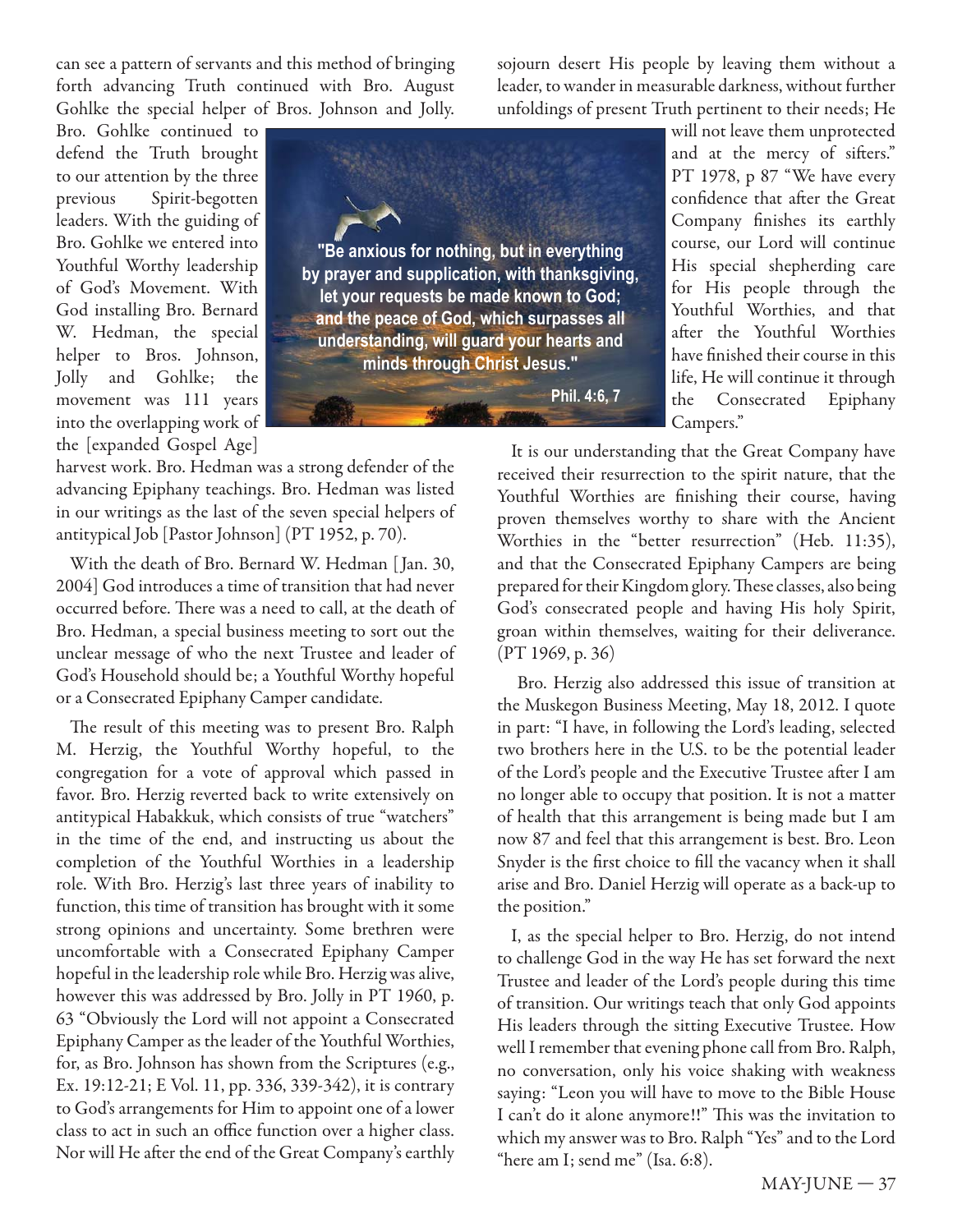We continue to live and serve Truth as due in this expanded Gospel Age Harvest. The Lord of a certainty has more work to have done under Consecrated Epiphany Camper leadership and perhaps further unfoldings of present Truth pertinent to our needs! The doctrines of our present time may be of the lesser importance, while fitted for our needs. I am sure that in His due time the necessary lessons will be made available. My dear brethren, pray for God's will to be done in all matters

while we move forward in the work given to us this day in harmony with the rich heritage that we have. Let us as we fight the fight of faith also seek tranquility as pre-Millennial seed of Abraham during this exciting time of transition! Phil. 4:7 gives to us a beautiful message to enjoy each day, "And the peace of God, which passeth all understanding, shall keep your hearts and minds through Christ Jesus." God, the Creator of all things, is also the competent Sustainer of all things.

# **OUR CLEANSING—OUTWARD AND INWARD**

"Having therefore these promises, dearly beloved, let us cleanse ourselves from all filthiness of the flesh and spirit, perfecting holiness in the fear of God" (2 Cor. 7:1).

**LET US**

**PURIFY OURSELVES** 

**FROM EVERYTHING THAT** 

**CONTAMINATES BODY AND SPIRIT** 

**PERFECTING HOLINESS** 

**OUT OF REVERENCE FOR GOD. 2 CORINTHIANS 7:1** 

The Bible was not addressed to the world, but to the One True Church; not to unbelievers, but to believers; not to sinners, but to those who have already turned away from sin. Many overlook this fact, and the result is a confusion of their minds. But some may be inclined to say that the words of our text are applicable to sinners as well as to saints—to sinners especially—even though

the Epistle itself is addressed "unto the church of God which is at Corinth, with all the saints which are in all Achaia" (2 Cor. 1:1). We answer, No! Our text cannot appropriately be applied to sinners in general, who have not yet come to God, who have not yet repented of their sins and been forgiven. God makes no promises to such; He merely denounces them as sinners and refuses them all recognition, all

fellowship, and tells them that there is no other name under heaven given among men whereby they can be saved from their sins than that of Jesus through faith in the merit of His blood (Acts 4:12). In other words, God refuses to have any dealings whatever with those who cannot or will not accept of the great Sin-offering which He has provided. As Jesus expressed the matter "No man cometh unto the Father, but by me" ( John 14:6).

The reasonableness of the Divine position is evident upon reflection. During the Gospel Age, God has gathered out of the world a select class, whose distinguishing trait of character is faith in Him and a desire to please Him. This work of gathering will

continue during the expanded Gospel Age Harvest until all five pre-restitution consecrated classes are complete. This work consists of the Little Flock, the Ancient Worthies, the Great Company, the Youthful Worthies and the Consecrated Epiphany Campers—symbolized respectively by Zion, Moriah, Akra, Bezetha and Ophel.

In the incoming Age, the Millennial Mediatorial

Reign of Christ, God purposes to deal with the remainder of mankind, and then all His requirements will be made so plain that the wayfaring men, though simpletons, shall not err therein  $(Isa. 35:8)$ . The Sun of Righteousness shall shine forth in that glorious Millennial Day, and clearly manifest right from wrong, and show forth the Divine character and attributes, so that every creature may

see—yes, all the blind eyes shall be opened and all the deaf ears shall be unstopped, as is clearly stated by the Prophet (Isa. 35:5; 40:5).

For the pre-millennial seed of Abraham there is a test of faith which the Lord selects. Any who do not exercise the requisite faith are not of this selective salvation, but must wait for their blessing at the hands of Abraham's seed during the reign of Christ, for which we still pray, "Thy Kingdom come. Thy will be done in earth, as it is in heaven" (Matt. 6:10).

#### **GOD'S PEOPLE NOT ALL NATURALLY NOBLE**

Not only has God made faith a necessary element of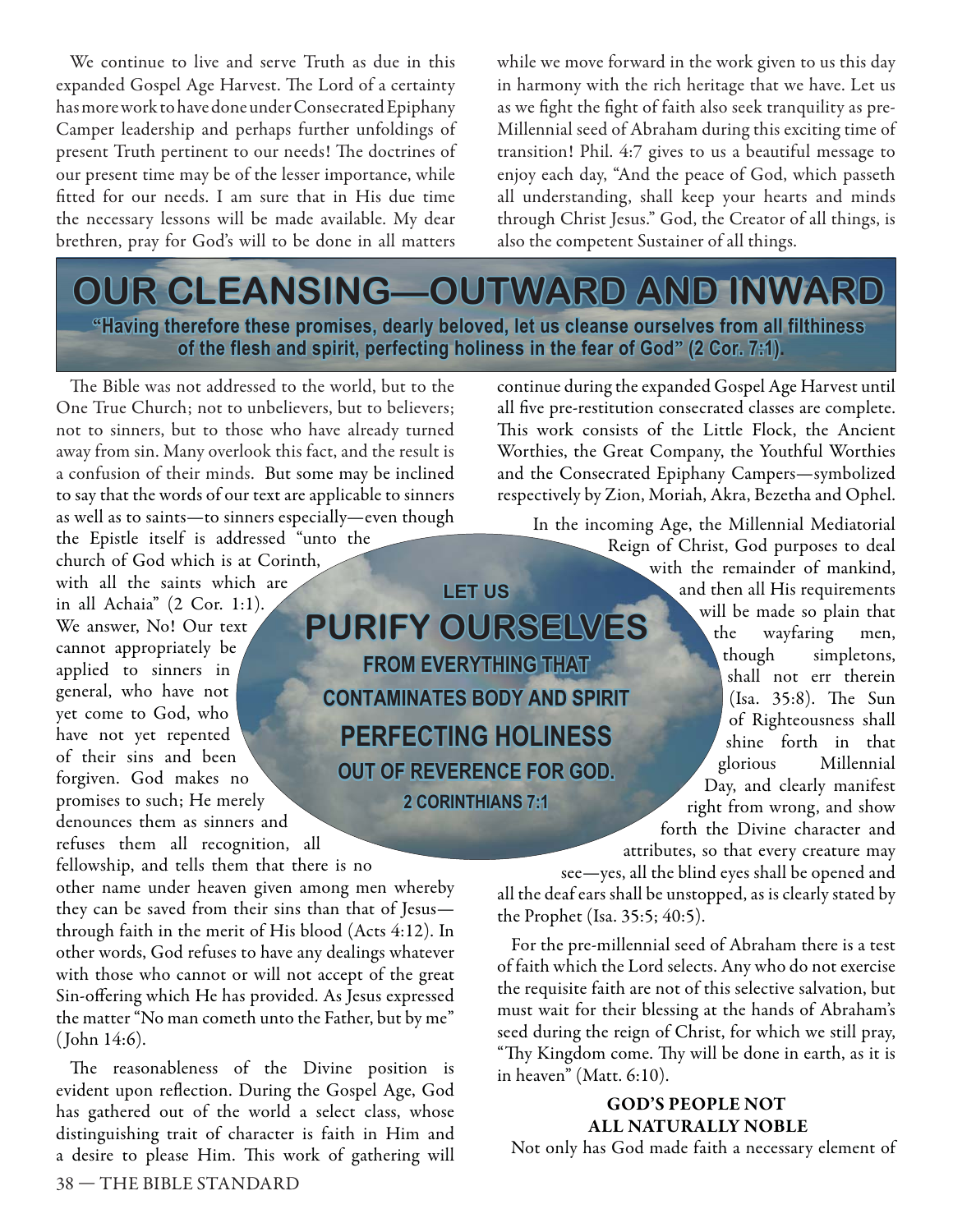acceptance in the present time, but additionally, love for righteousness is made a part of the test. It is not enough that we have the eye of faith which recognizes Christ's death as the Redemption-price for the sins of the world; we must additionally have hearts that love righteousness in order to come into Divine favor. The heart that loves righteousness discerns the weaknesses of its own flesh, its downward tendencies. The moment that heart recognizes Jesus as the Redeemer it flees to Him, not only to be covered with His merit as respects the sins that are past, but also to have the imputed covering of His righteousness as respects the unwilling blemishes and imperfections of the present and the future—imperfections that are contrary to the will, and that result from inherited weaknesses.

Such ones, not in harmony with the sins of the world nor with their own weaknesses, are referred to by our Lord in His message, "Come unto me, all ye that labour and are heavy laden [under the yoke of sin, and the realization of its penalty, death], and I will give you rest. Take my yoke upon you, and learn of me" (Matt. 11:28, 29). These learners-disciples, pupils in the School of Christ—are the class to whom the words of our text are addressed. It would be useless to exhort the world in general to cleanse themselves from all filthiness of the flesh and spirit, as they are in sympathy with this very filthiness and have no desire to cleanse themselves; also they have no just appreciation of how filthy it is in the sight of God and those who have His spirit of holiness.

The Lord describes the condition of the world as one in which anger, malice, envy and various other lusts (selfish desires) are the usual and normal conditions. Lust, selfishness—which often amounts to brutality—in its seeking of wealth, pleasure or power, seeks to fill the natural mind, so that if it were taken away, with nothing substituted, life would lose all of its charms. Where would be the propriety in exhorting such to put away filthiness of the flesh and spirit when they have nothing as a substitute?

Some may, perhaps, urge that there are as many noble-minded people found among those who are not believers as are found among believers. We answer, Yes! The Scriptures agree to this, assuring us that among those called, there are not many great or wise or noble according to the course of this world (1 Cor. 1:26- 29). The message of God's grace often lays hold upon the lower, meaner and more degraded members of the human family rather than upon the noble, who feel less keenly of their own depravity and the necessity for the Savior and His assistance. If, then, among the world are

to be found some who are noble-minded, and if believers are generally of a lower stratum, how is it that God has a more particular interest in these than in unbelievers? By what kind of rule does God accept as children some who naturally are less noble and reject some who naturally are more noble?

We answer that the rule or standard of Divine acceptance is faith and obedience of heart. Those who with their hearts, minds and wills turn away from sin and by faith accept the Divine arrangement; God is pleased to accept according to their wills, their intentions, and not according to their flesh and its blemishes. Their unwilling defects according to the flesh are veiled from His sight by the robe of Christ's righteousness covering them, to the extent of the inability of their new minds, which despise sin and seek to war a good warfare against it in their flesh and everywhere. Such is the class addressed by the Apostle in our text, saying, "Dearly beloved, let us cleanse ourselves from all filthiness of the flesh and spirit."

# **The Savior's Tender Invitation "Come to Me. . .I will give you rest."** Matthew 11:29-30

#### **GOD'S BELOVED DISESTEEMED**

As a mouthpiece of the Lord, the Apostle addresses all believers who have fled away from sin and who are striving to be pleasing and acceptable to God, as "dearly beloved." The Apostle, a noble-minded man himself, appreciated the fact that many of these dearly beloved brethren had weaknesses and imperfections of the flesh. He did not love them on account of these blemishes, but in spite of them—because at heart they were loyal to the principles of Truth and righteousness and were striving to overcome sin and its inclinations in their own mortal flesh, and—so far as their influence would go—in the world.

But the world does not love these whom the Father loves, whom Jesus loves, whom the Apostle loved. Our Master's words are, "If the world hate you, ye know that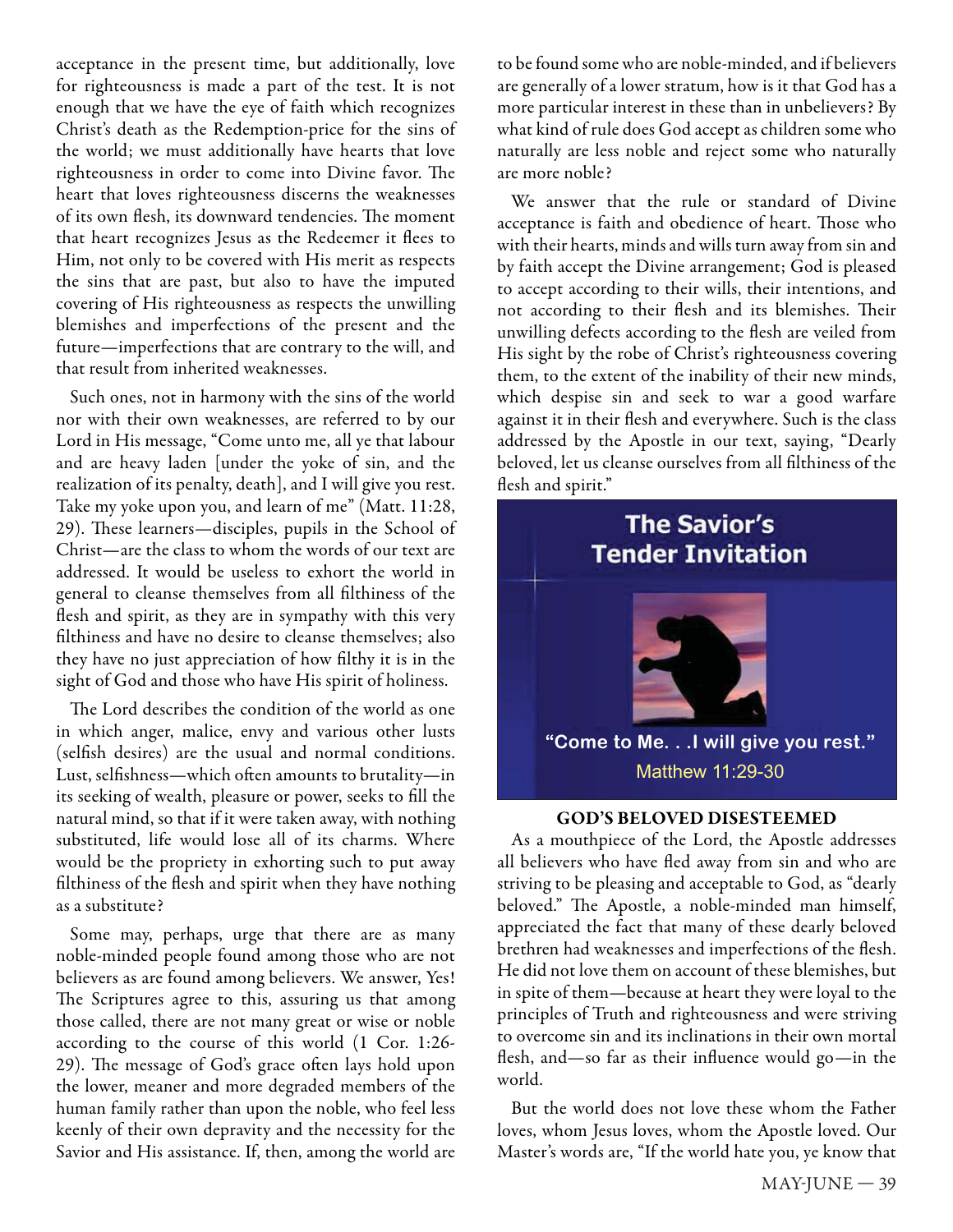it hated me before it hated you. If ye were of the world, the world would love its own: but because ye are not of the world, but I have chosen you out of the world, therefore the world hateth you. Ye have not chosen me, but I have chosen you, and ordained you, that ye should go and bring forth fruit, that your fruit should remain" ( John 15:18, 19, 16).



The world does not like these chosen ones because they, confessing their own weaknesses and striving against those weaknesses, calling them by their proper names—sins, meanness, filthiness of the flesh and spirit. Every effort made by these to cleanse themselves is a reproof to others who are not striving

to cleanse themselves, and who hate to be reminded that the things in which they take their greatest pleasure, viz., greed, selfishness, in-ordinate affections, strife, pride, vainglory, etc., are sinful. Whoever is fully agreeable to the world may be sure that he is not satisfactory to the Lord. Whoever is satisfactory to the Lord need not expect to be satisfactory to the world; for the friendship, the fellowship, of this world is enmity with God; and, therefore, the world is not subject to the Divine standard, neither indeed can be "Ye adulterers and adulteresses, know ye not that the friendship of the world is enmity with God? whosoever therefore will be a friend of the world is the enemy of God" ( Jas. 4:4).

The requirements of God's Law—love for God with all the mind, heart, soul and strength are to the world unreasonable, undesirable in every way; and every reminder of these requirements causes displeasure and discomfort. To these, our Lord and His footstep followers have always been unwelcome—intruders. They prefer to be let alone, to have no suggestion offered to the effect that they are wrong. True, some of them have a pleasurable pride in generosity, a love of a good name, and a reputation for honesty and virtue. But they wish to be considered as standards and exemplars, and resent any intrusion, any measurement of their thoughts, words or deeds by the Divine standards. Therefore those who continually recognize and honor the Divine standards

are, of necessity, disliked by them.

#### **THE NECESSITY FOR CLEANSING**

Why should the Apostle Paul exhort God's people to do a cleansing work in their hearts and in their flesh when we find that God has wholly covered these blemishes from His sight? If the blemishes are covered, why trouble about them further? Ah, there are the best of reasons! The consecrated children of God, who at heart are loyal to God and His righteousness are distressed by their blemishes, their sins, the weaknesses of their flesh, even though they are aware that God has graciously covered all of these, and is not imputing their guilt to them, because at heart they are opposed to their faults. The desire of this class is to build, to establish, character by faithfulness to the principles of Truth and righteousness. They wish that their minds may become more and more established in faithfulness to the Lord and His Golden Rule of love; and that, so far as possible, the new mind shall control the fallen, imperfect flesh and bring it into subjection, into accord, with the Divine Law of Love.

Let us consider the cleansing of evil by God's Word. This is one of the special methods for overcoming evil and it is rightly considered the most important of all. Indeed, it is the only one that can be used for abhorring, avoiding and opposing evil, from every standpoint. Its application, therefore, is universal. If we were to put this figurative statement, cleansed of evil by God's Word, into literal language we would mean ridding ourselves of our faults by applying the pertinent parts of the Word to these faults until they are destroyed.

We can readily understand this method from some illustrations. Frequently we soil our hands, and in order to make them clean we apply water. So, in the symbols of the Bible, the Word of God is frequently compared to water "Then will I sprinkle clean water upon you, and ye shall be clean: from all your filthiness, and from all your idols, will I cleanse you. Give ear, O ye heavens, and I will speak; and hear, O earth, the words of my mouth. My doctrine shall drop as the rain, my speech shall distil as the dew, as the small rain upon the tender herb, and as the showers upon the grass" (Ezek. 36:25; Deut. 32:1, 2). These texts when applied to the filthiness of the flesh and spirit, cleanse us from these defilements. Again, we often soil our garments, and to cleanse them apply water; likewise, our qualities of heart and mind are sometimes spoken of as garments, "The king's daughter is all glorious within: her clothing is of wrought gold. She shall be brought unto the king in raiment of needlework: the virgins her companions that follow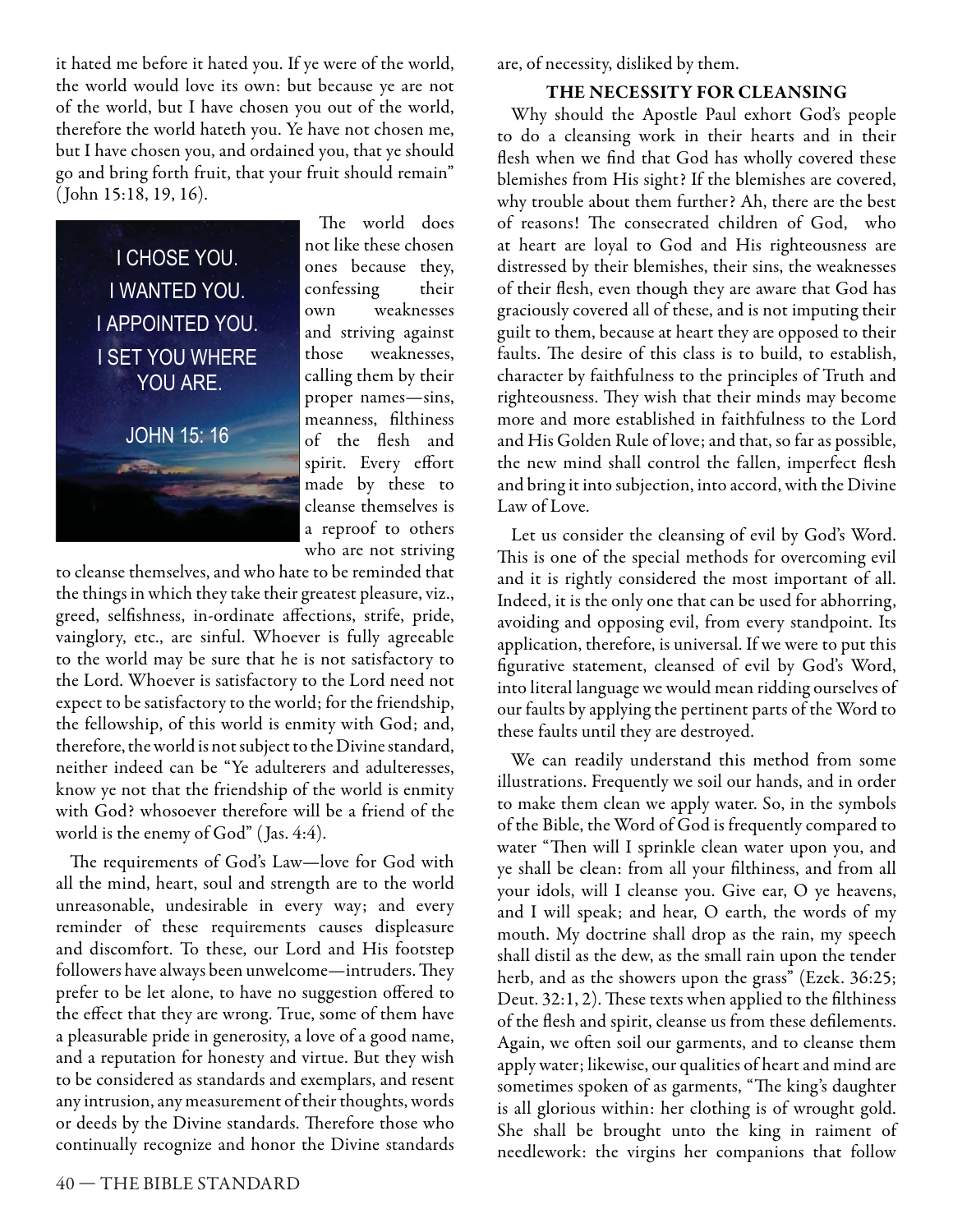her shall be brought unto thee" (Psa. 45:13, 14). When these qualities become faulty, we speak of our garments as being soiled or spotted. We are enjoined to put them into the water of God's Word until it has removed all the spots from them. Accordingly, we would say that our cleansing of evil by God's Word means that we take the pertinent parts of His Word and apply them to our faults, until through its power they are entirely removed.

This method is certainly Scriptural, as numerous passages prove. Note the following taken from among many: Psa. 119:9: "Wherewithal shall a young man cleanse his way? by taking heed thereto according to thy word." The defilements of the "way" here referred to as needing cleansing evidently mean bad qualities. The Psalmist asks how one may cleanse his way, and answers, by taking heed to his way according to God's Word, i.e., by guarding himself carefully through the Word, he will cleanse himself of the evils of his way. Jesus gives utterance to a like thought in John 15:3, "Now are ye clean through the word which I have spoken unto you." God's Word, according to this passage, cleanses God's people. In 1 Cor. 6:11, "Ye are washed . . . in the name of the Lord Jesus, and by the Spirit of our God." Here we are shown that a cleansing from defilements takes place in us, and that the Spirit of God, acting as His agent, uses His Word to accomplish this glorious result.

The function of this method is, as already stated, universal in its application. It will help us in every way to abhor, avoid and oppose evil outward and inward. However the special application we desire to make in this treatise is the application to enabling us to abhor evil. Accordingly, we desire to show that by applying the suitable parts of the Scriptures to our faults, we will be enabled to abhor them, and from such abhorrence, we can rid ourselves entirely of them. The importance of this method cannot be emphasized too greatly. It is the dominating method of the special methods for overcoming evil. It connects us with the Word of God as the source of all our power in our warfare against evil. Therefore, we at once can see its importance among the special methods for overcoming evil.

First the new mind, heart and will take cognizance of a fault and certain circumstances tend to bring it into exercise by laying hold on those parts of God's Word that apply to cleansing from this fault. Then the new will holds them upon the mind and heart until the power of God's Word rids us of the fault. Since we are going to apply the method to developing abhorrence for evil, as a means of cleansing ourselves of evil, we will have to lay hold on those parts of God's Word that develop in our

heart abhorrence for evil, and then use this abhorrence under the power of the Word to expel the faults. Our abhorrence of evil naturally makes us turn from it. If we learn to abhor anything, we revolt from it, and will have nothing to do with it.



All our words are taken by the Lord as an index of our hearts. If our words are rebellious, or disloyal, or frivolous, or flippant, or unkind, unthankful, unholy or impure, the heart is judged accordingly, on the principle that, "out of the abundance of the heart the mouth speaketh" (Matt. 12:34). Our words, in all the varied circumstances of our daily life, are bearing testimony continually before God of the condition of our hearts. So our Lord's words imply: and in this view of the case how timely is the admonition; "Be not rash with thy mouth, and let not thine heart be hasty to utter anything before God: for God is in heaven, and thou upon earth: therefore let thy words be few" (Eccl. 5:2). And let us remember that "all things are naked and opened to the eyes of Him with whom we have to do" (Heb. 4:13). May our words be thoughtful and wise, as uttered before God, and not rash, hasty and illy considered. Again, in harmony with the Lord's statement of the responsibility incurred by our words, it is also written, "He that keepeth his mouth keepeth his life: but he that openeth wide his lips shall have destruction" (Prov. 13:3).

That, as imperfect beings, we may always be perfect in word and deed is not possible; despite our best endeavors we will sometimes err in word as well as in deed, yet the perfect mastery of our words and ways is the thing to be sought by vigilant and faithful effort. But, nevertheless, for every idle word we must give an account in this our day of judgment. If, in the daily scrutiny of our ways, which is the duty of every Christian, we discover that in any particular our words have been dishonoring to the Lord, we should remember that, "If any man sin, we have an advocate with the Father, Jesus Christ the righteous"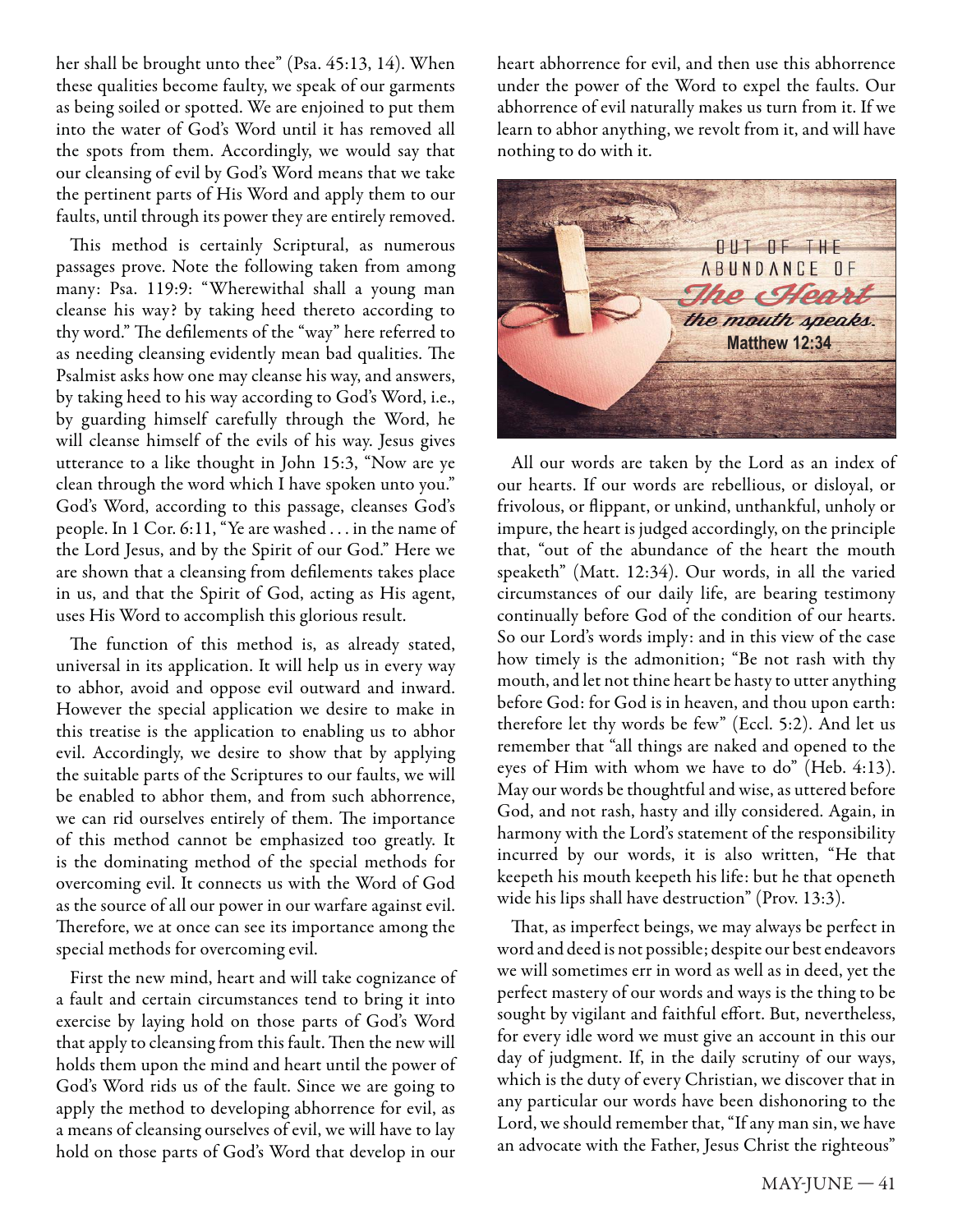(1 John 2:1); and in the name of our Advocate we may approach the throne of grace, explain to our Heavenly Father our realization of the error, our deep regret at our failure to honor His name and His cause by a holy walk and conversation, and humbly request that the sin be

not laid to our charge, but that it may be blotted out through His gracious provision for our cleansing through Christ, humbly claiming that in His precious blood is all our hope and trust. James 3:2 says "In many things we are all faulty. If any one does not err in word, he is a perfect man, able to control the whole body" (Diaglott). But such a man does not exist. We all need and must continually plead the merit of our Redeemer and Advocate, while we strive daily to bring every thought into captivity to the will of Christ and to perfect holiness in the fear (reverence) of the Lord.

#### **"LET US CLEANSE OURSELVES"**

The words of our text, "Let us cleanse ourselves," do not have reference to our getting rid of Adamic condemnation. Such cleansing from original sin is impossible on our part. We cannot have it unless we receive it as a free gift from God. In what sense, then, do we cleanse ourselves? We answer that having first been reckonedly cleansed from Adamic condemnation by the Lord, and brought under the influence of His holy Spirit and the enlightening understanding of His Word, we are then invited to show our zeal for righteousness and to co-operate with Him in the work.

While all the Adamic condemnation is reckoned as having passed from us, we still have the opportunity of showing God our spirit, our intention, by striving against sin in our minds and in our flesh. The incentive to this cleansing, outward and inward, is of God, but the cleansing itself is something for us to do—"Let us cleanse ourselves." The cleansing work is a tedious one; for at first we did not discern how deeply defiled we were, how nearly all the suggestions of the natural mind are selfish. We did not even recognize selfishness as being sin.

As the eyes of our understanding opened more and more widely we got proper views of our Lord and His righteousness, our own imperfect condition, the need of His covering robe, etc. Day by day, as we have since striven to put away sin, error, selfishness and worldliness-yes, every element of ungodliness—we have become more

painfully conscious of how deep was the stain which we at first perhaps thought was merely superficial.

Many of God's people, after years of labor in seeking to cleanse themselves from the filthiness of the flesh

and spirit, see more of their own blemishes than they discerned at first, even though they have gotten rid of much of this filthiness- selfishness, etc. This would make the work of cleansing a very discouraging one if it were not for the assurance of God's Word that He regards us, not according to the flesh, but according to our intentions, our desires and our endeavors. He reckons us as overcomers because of our good warfare against the natural blemishes, whatever may be the measure of our success.

After we have accepted the Lord, we take our stand with Him as the Captain of our Salvation, to be soldiers of the Cross and to fight a good fight against sin and all the works of the flesh and of the Devil. We properly begin to cleanse the flesh, to put away evil practices, outward wrongdoing of every kind.

Before long, in the case of many, a considerable outward change is manifested—careless language is avoided, passions are restrained and selfishness is curbed, at least in its outward manifestations. Neighbors and friends may see a considerable change. This is good, but not sufficient. We must also cleanse our spirits, our minds. It is not sufficient that we avoid outward wrongdoing. Our minds must also be cleansed. We must learn to hate sin, to repel its first advances. We must learn that our minds and our bodies are the temples of God and that everything contrary to Him and His law of righteousness and love must be barred.

While others may witness the triumphs of the outward kind, the most important battles of the consecrated are those which are known only to ourselves and to our Captain—battles of the new will against the influences of the old, natural disposition. The true soldier of the cross will find this battleground quite sufficient to engage his combativeness and to keep him well occupied. As they make progress in this direction, they become more sympathetic toward others who have the same or other weaknesses and inclinations contrary to the Divine standards. They sympathize especially with their consecrated brethren, who similarly have given their all to God and are battling against the world, the flesh and

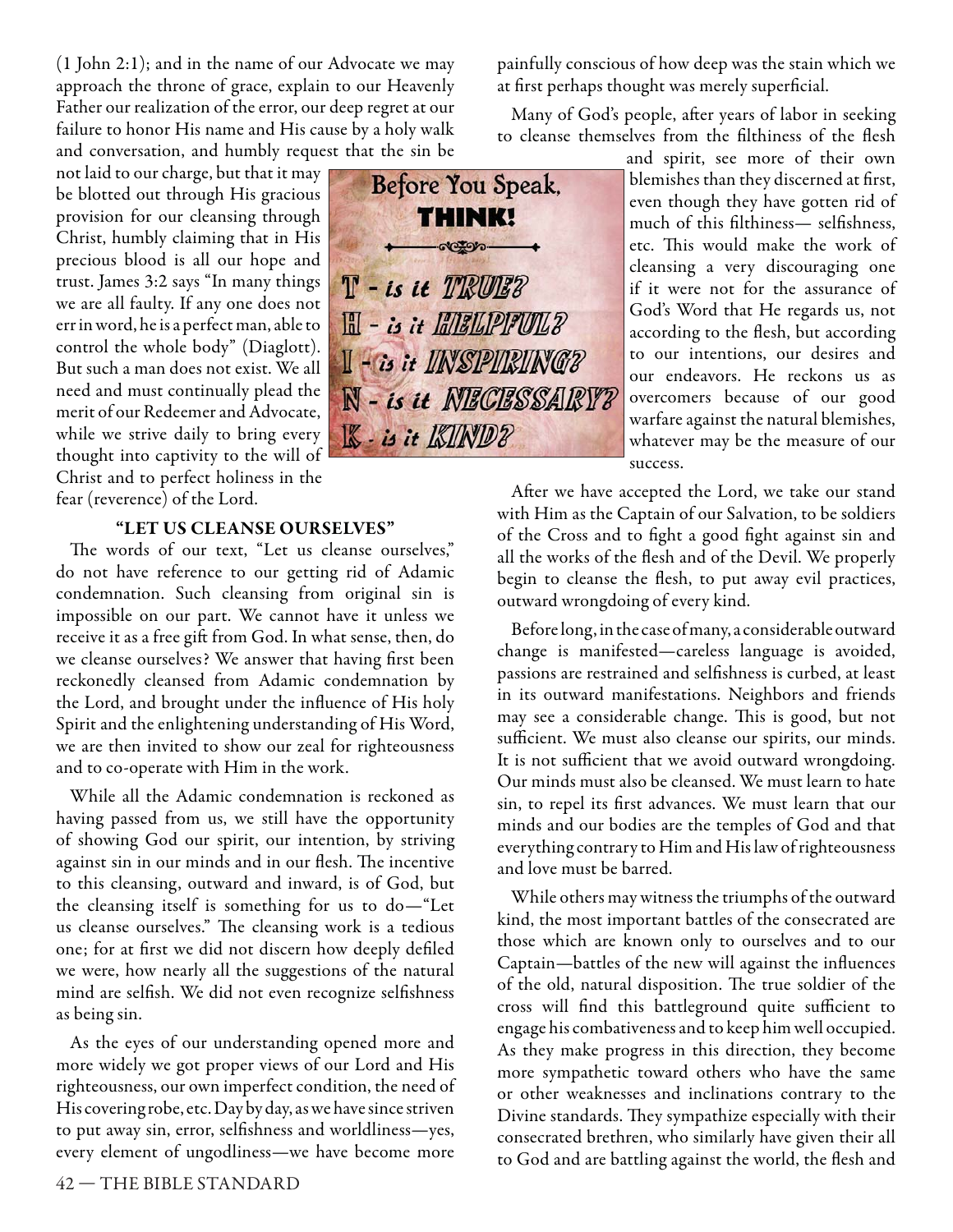the Adversary, in their bodies and in their spirits.

We have a natural disposition toward sin. Additionally, we have minds that, even though they are putting away the things of sin, have more or less recollection of the things of sin, the impurities of sin. So, while we draw ourselves away from that which is sinful, we are to strive also to have our minds pure. We are to cast out everything in us that is sympathetic with sin. We are not to think of those things, we are not to permit ourselves to ruminate on what is sinful. "Finally, brethren, whatsoever things are true, whatsoever things are honest, whatsoever things are just, whatsoever things are pure, whatsoever things are lovely, whatsoever things are of good report; if there be any virtue, and if there be any praise, think on these things" (Phil.  $4:8$ ). We are to set our affection on things above "Set your affection on things above, not on things on the earth" (Col. 3:2).



This cleansing of ourselves is aided by God's cleansing us. Yes, we examine ourselves carefully to find what in us is impure, and put it all away from our conduct—and, more than that put it away from our minds. As we do this, holiness spreads through all the avenues of life. And so a Christian ought to have a very beautiful character. If any Christian has not a beautiful character, it shows that he has not been properly attending to the matter of his cleansing, daily giving attention to his purification in his outward relationship to mankind, and inwardly in his relationship toward God.

We are to do all this in the fear (reverence) of the Lord. There is a difference between fear that is reverential and fear that is slavish. The reverential fear is a profitable fear. We are not to fear our Heavenly Father as if He were a devil, who would turn on us and treat us with cruelty; but we are to have a fear of displeasing Him, a godly fear, and a delight to do those things that are pleasing and acceptable in His sight. So all this cleansing of ourselves, all this perfecting of ourselves in holiness is with a view to being perfected in the reverence of the Lord. Having bestowed upon us His holy Spirit, having given us these precious promises, God will expect us not to put our

talents into a napkin and make no progress, but to bring forth fruit—some thirtyfold, some sixtyfold, some a hundredfold. And as we do this, we shall be rewarded in proportion.

Psalms 19:12 speaks of God as doing this cleansing work "Cleanse thou me from secret faults." These words of the Prophet David are the sentiment of all of God's true people. By these words the Prophet showed his recognition of the fact that he was not capable of cleansing himself. He realized that he might have secret faults that he did not recognize himself—that he did not see himself. Perhaps he did not see some faults that others saw. He desired God to cleanse him from these. This indicated that he desired to get away from everything that was not in harmony with God. "Let the words of my mouth, and the meditation of my heart, be acceptable in thy sight, O Lord, my strength, and my redeemer" (Psa. 19:14).

This is the proper sentiment for all Christians. We should pray to God that He will show us whatever in our lives is not fully pleasing and acceptable to Him, that He will help us to see ourselves as others see us, and especially to see ourselves as He sees us. We believe that many of God's people have been shown their imperfections and weaknesses (in God's providence) by very severe jolts. We ask God also, as did the Psalmist, to keep us back from presumptuous sins, to cleanse us wholly from these.

Our text  $(2$  Cor. 7:1) declares that such a purification of flesh and spirit, body and mind, constitutes a perfecting of holiness. The thought here is that holiness cannot be attained in a moment, but that it must be gradually effected, perfected. A right view of this matter will keep us from falling into certain dangerous errors. Holiness is not a charm which we may put into our pockets; it is not a garment which may be worn occasionally. Holiness resembles more the tempering of a piece of metal; it enters into the entire structure, changing its general characteristics; it is transforming in its influence. True, there is a holiness reckoned to God's people in the robe of Christ's righteousness, which is granted to us when first we turn from sin, accept the Redeemer and consecrate ourselves to God. But this is not sufficient. We must work into our characters that which we have willed, or as the Apostle expresses it, we must allow God to work in us His holy will, and the holy conduct which must necessarily accompany the holy will, as opportunity and conditions will permit (Phil. 2:13).

 $MAY-JUNE-43$ But how is this holiness perfected in us? How does God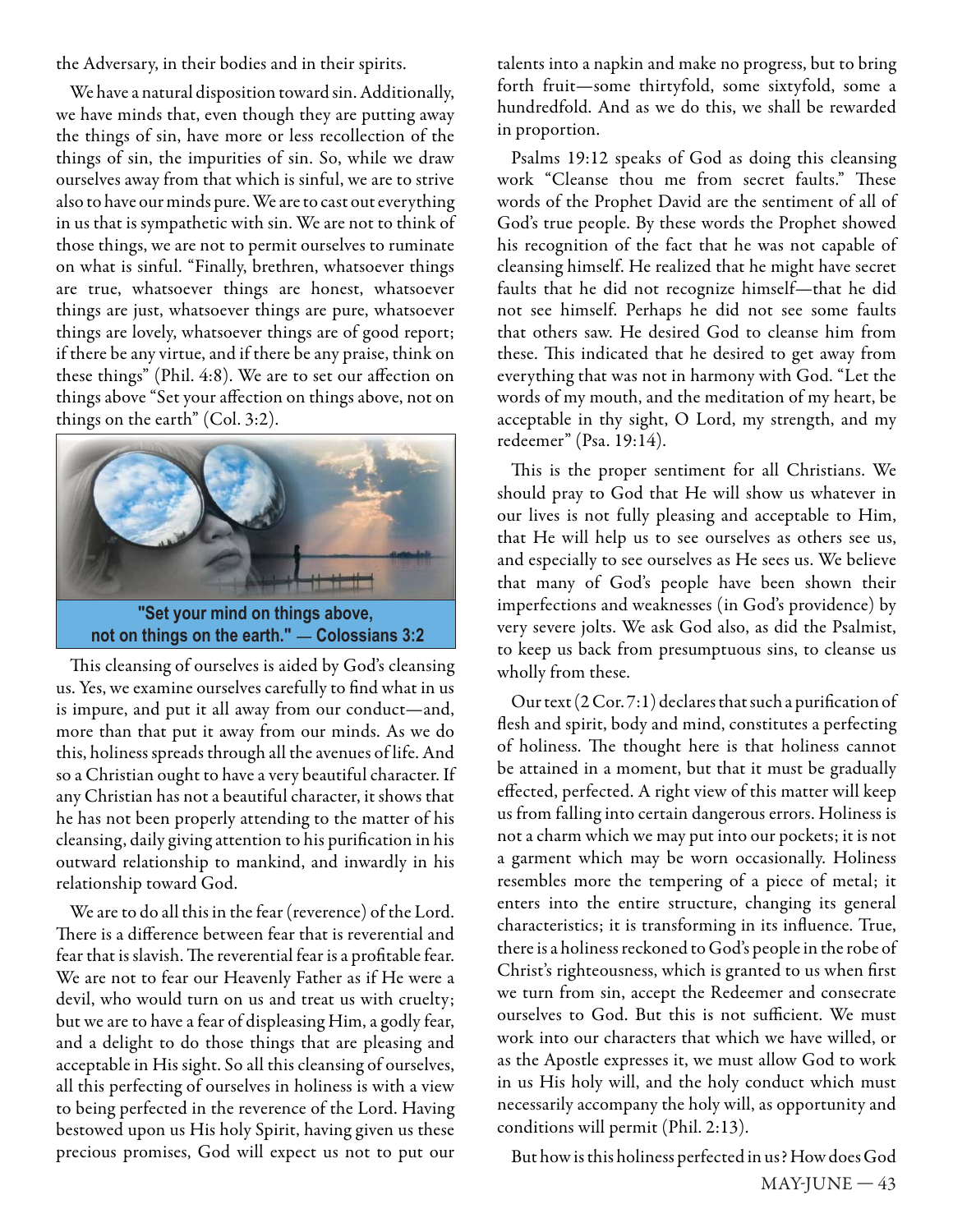work in us to will and then to do His good pleasure? Our text answers this portion of the question, too, assuring us that it is God's part to give us the promises; and that these promises constitute the incentives to those who are in the right attitude of mind. Without these Divine promises of the present and the future blessings, who would battle against his own weaknesses? Who would strenuously resist the attacks of the world, the flesh and the Adversary? Moreover, who would willingly sacrifice his life and his natural rights to serve the Lord and His cause, if there were no great and precious promises to quicken and energize him to the service of the King, in battling against sin, in assisting all who are on the side of righteousness? Surely there would be few, if any at all. And so our text intimates, saying, "Having therefore these promises, dearly beloved, let us cleanse ourselves," etc. The promises are indeed the power of God unto our cleansing—our salvation—as pointed out by St. Paul (Rom. 1:16).

None are accepted into the Kingdom at once, without first being put on probation. As children of God we have in the present life the joy of knowing of our Father's character through His Word, which we are permitted to

understand. Not the slightest thing can happen to God's children except that which He sees would be to their advantage.

"Let us then, dearly beloved, cleanse ourselves from all filthiness of the flesh and spirit, perfecting holiness in the fear of God." As the Apostle Peter declares, "If ye do these things, ye shall never fall: For so an entrance shall be ministered unto you abundantly into the everlasting kingdom of our Lord and Saviour Jesus Christ" (2 Pet. 1:10, 11).



## MERCY AND TRUTH component elements of a christian character

*" What doth the Lord require of thee, but to do justly, and to love mercy, and to walk humbly with thy God?"* (Micah 6:8).

Some time ago a group of salesmen went to a regional sales convention in Chicago. They had assured their wives that they would be home in plenty of time for Friday night's dinner. In their rush, with tickets and briefcases, one of these salesmen inadvertently kicked over a table which held a display of apples. Apples flew everywhere. Without stopping or looking back, they all managed to reach the plane in time for their nearly missed boarding.

ALL BUT ONE! He paused, took a deep breath, got in touch with his feelings and experienced a twinge of compassion for the girl whose apple stand had been overturned. He told his buddies to go on without him, waved good-bye, told one of them to call his wife when they arrived at their home destination and explain his taking a later flight. Then he returned to the terminal where the apples were all over the terminal floor.

44 — THE BIBLE STANDARD He was glad he did. The 16 year-old girl was totally blind. She was softly crying, tears running down her cheeks in frustration, and at the same time helplessly groping for her spilled produce as the crowd swirled about her; no one stopping and no one to care for her plight. The salesman knelt on the floor with her, gathered up the apples, put them back on the table and helped organize her display. As he did this, he noticed that many of the apples had become battered and bruised; these he set aside in another basket.



When he had finished, he pulled out his wallet and said to the girl, "Here, please take this \$40 for the damage we did." "Are you okay?" She nodded through her tears. He continued with, "I hope we didn't spoil your day too badly."

As the salesman started to walk away, the bewildered blind girl called out to him, "Mister," he paused and turned to look back into those blind eyes. She continued, "Are you Jesus?"

He stopped in mid-stride and he wondered. He gently went back and said, "No, I am nothing like Jesus—He is good, kind, caring, loving, and would never have bumped into your display in the first place."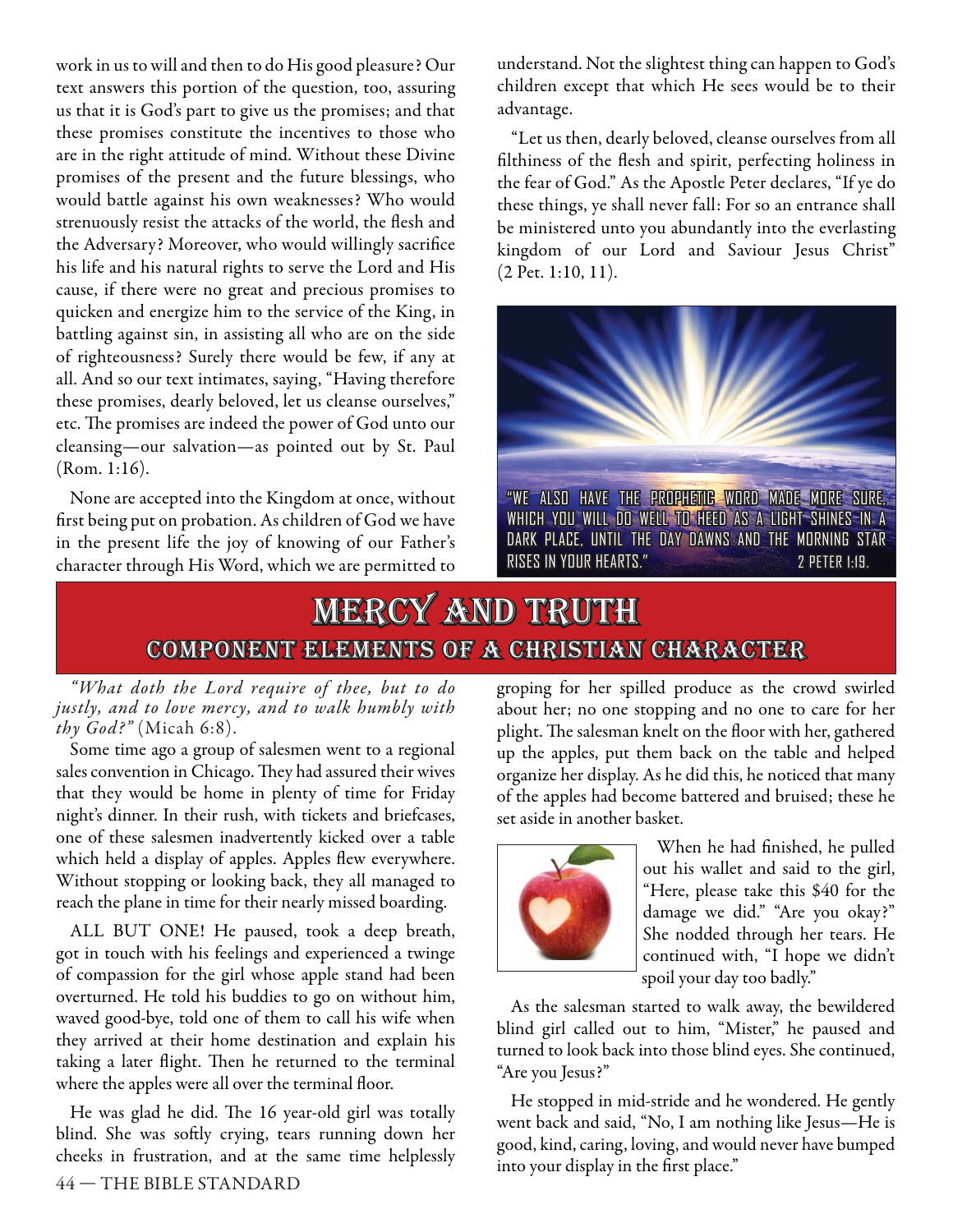The girl gently nodded: "I only asked because I prayed for Jesus to help me gather the apples. He sent you to help me, so you are like Him, (only He knows who will do His will) thank you for hearing His call Mister."

"For he that toucheth you toucheth the apple of his eye" (Zech. 2:8).

Then slowly he made his way to catch the later flight with that question burning and bouncing about in his soul: Are you Jesus? Do people mistake you for Jesus?

That's our destiny, is it not? To be so much like Jesus that people cannot tell the difference as we live and interact with a world that is blind to His love, life and grace. If we claim to know Him, we should live, walk and act as He would. Knowing Him is more than simply quoting scripture and going to church. It's actually living the Word as life unfolds day to day. "A word fitly spoken is like apples of gold in pictures of silver" (Pro. 25:11).

You are the apple of His eye even though you, too, have been bruised by a fall. He stopped what He was doing and picked up you and me on a hill called Calvary and paid in full for our damaged fruit.

Yes, the nicest place to be is in someone's thoughts, the safest place to be is in someone's prayers, and the very best place to be is in the hands of God!

#### **SO REMEMBER APPLES! THE GOLDEN RULE—A LESSON IN CHARACTER DEVELOPMENT**



# **BIBLE QUESTION BOX**

#### **DOES GOD TAKE LITTLE CHILDREN TO HEAVEN?**

*Question:* Is it a part of God's

Plan to take into heaven those who die as infants and little children?

*Answer:*No, there is no way into the heavenly Kingdom except by believing in Jesus as ones own personal Savior and until one is of age this is not something that can be done. They are not old enough to be placed on trial for life or death, to work out their own salvation with fear and trembling, or to be transformed by the renewing of their minds. (Phil. 2:12; Rom. 12:2). We must also consider that the Bible states: "That which is born of the flesh is flesh; and that which is born of the Spirit is spirit." So little children cannot enter into the heavenly realm and come and go like the wind, as invisible spirit beings ( John 3:6-8). Some have questioned our reasoning on this matter by bringing to our attention Jesus' statement in Matt. 19:14 "Suffer little children, and forbid them not, to come unto me: for of such is the kingdom of heaven."

We must look into the parallel passages of Mark 10:14; Luke 18:16. Jesus was not there teaching that the Kingdom of heaven is composed of little children. Rather, He was teaching that only those believers who are childlike in certain respects will attain to that heavenly Kingdom. The context in Mark 10:15 and Luke 18:17 shows this, for there Jesus stated, "Whosoever shall not receive the kingdom of God as a little child shall in no

wise enter therein." Note also Matt. 18:1-4; Mark 9:33-37; Luke 9:46-48. The special characteristics of a little child are simplicity of heart, a desire to please, freedom from unholy ambition and rivalry, faith, love, teachableness, indifference to social distinctions and popular opinions, and guilelessness. These are some of the qualities Jesus desires to have in all of His disciples, and only those disciples who have them are fit for the Kingdom of Heaven. The Apostle Paul wrote: "Brethren, do not be children in understanding: however, in malice be babes, but in understanding mature" (1 Cor. 14:20 NKJV).

#### **GOD'S PLAN FOR LITTLE CHILDREN WHO DIE**

*Question:* What then is God's provision for those who die as infants or little children?

*Answer:* Being children of Adam's race and having been born under the sentence of death brought upon the human race by Father Adam for "by one man sin entered into the world, and death by sin, and so death passed upon all men, for that all have sinned," little children, as well as all others of Adam's race, are permitted by God to go down into the unconscious sleep of death. Eccl. 9:5 states: "the dead know not any thing" the little children who have died are peacefully "asleep"—they "sleep in Jesus" waiting for the promised time of resurrection. Oh, in due time, God will bring them forth from the sleep of death in the resurrection awakening during the time of Jesus' Second Advent (1 Thes. 4:13, 14; Dan. 12:2). Then Jesus will call and "all that are in the graves [including the little children who have died] shall hear his voice, and shall come forth" ( John 5:28, 29; Isa. 26:19).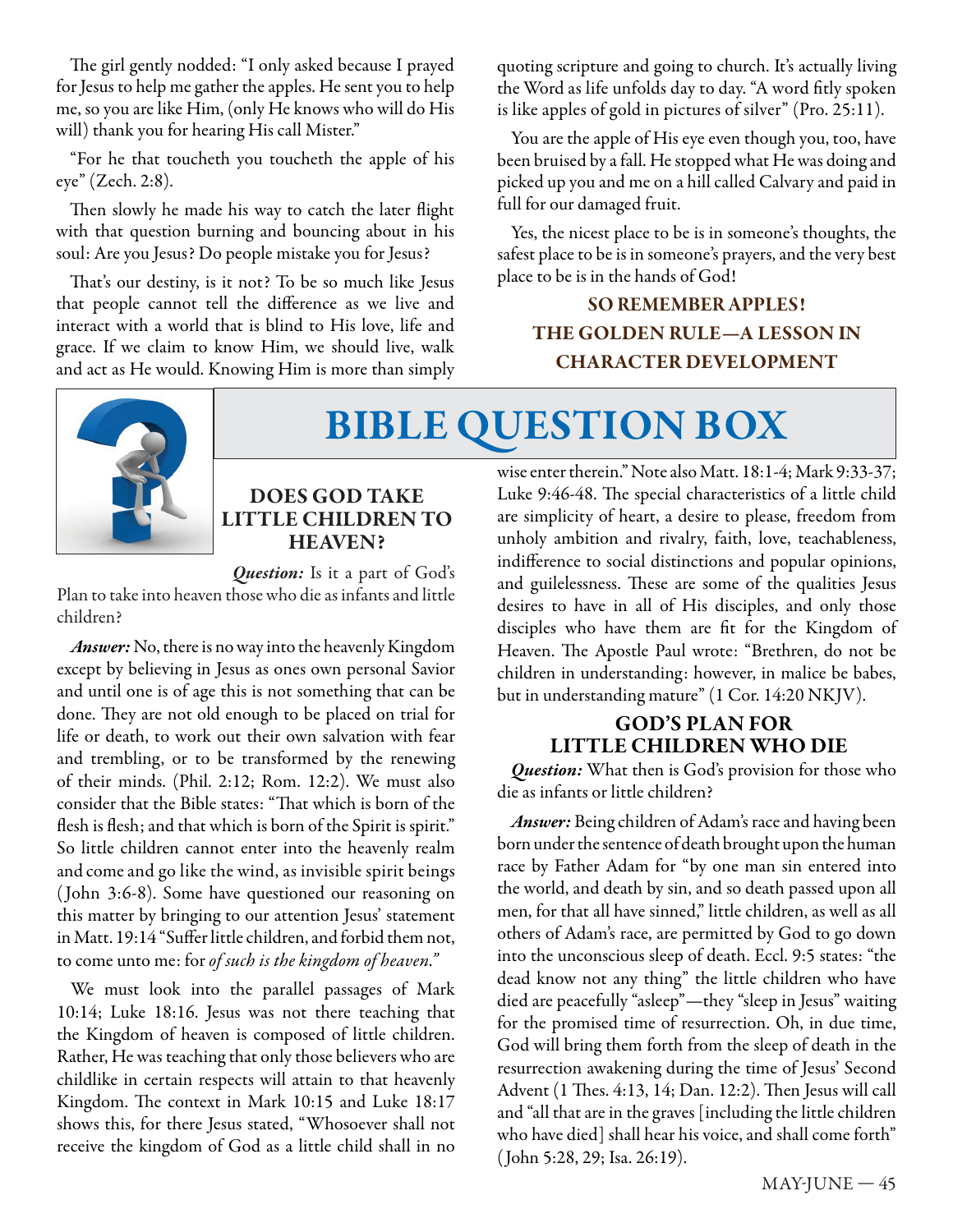They will come forth as they went down, "of the earth, earthy"; for "that which is born of the flesh is flesh." "As was the earthy [Adam], such are they also that will be earthy"  $(1 \text{ Cor. } 15:48)$ . "They shall come again [in the resurrection awakening] from the land of the enemy" [Adamic death—1 Cor. 15:26]. We have the great promise given to us through Rachel weeping for her dead children. "And there is hope in thine end, saith the LORD, that thy children shall come again to their own border [their family circle or boundary]" ( Jer. 31:16, 17). They will then be given an accurate knowledge of the Truth of God's Word (1 Tim. 2:4; Isa. 11:9; Jer. 31:34), and the opportunity to go up the Highway of Holiness to human perfection (Isa. 35:8-10). If they, as with all others, respond properly to God's leadings at that time, they will eventually get everlasting life on earth as a part of the "sheep" class (Matt. 25:34). If they fail to respond properly, from the heart, they will eventually be destroyed from among the people (Acts 3:23; Rev. 20:7-9, 15; 21:8). Praise God for His wonderful provision for all, including those who die as infants or little children!



#### **"WHO IS BLIND, BUT MY SERVANT?"**

*Question*: In Isa, 42:19-21 we read: "Who is blind, but my servant? Or deaf, as my messenger that I sent? Who is blind as he that is perfect, and blind as the Lord's servant? Seeing many things but thou observest not; opening the ears, but he heareth not. The Lord is well pleased for his righteousness' sake; he will magnify the law, and make it honourable." To whom does this apply?

46 — THE BIBLE STANDARD *Answer*: As a prophecy, this Scriptures seems to apply primarily to our Lord Jesus and secondarily to His faithful consecrated followers. These are to be blind and deaf to some things—blind to earthly ambitions and prospects and worldly wisdom, blind to the world's allurements and attractions that would hinder in the performance of faithful service to God (Matt. 4:10), and deaf to the demands of the flesh and its selfish desires that would detract from the fulfillment of their consecration vows (Psa. 40:8; Prov. 23:26; Matt 16:24; Rom. 12:1).

The blindness here referred to is not the blindness of ignorance, for v. 20 shows that they see many things, but do not observe (regard or take heed to) them. It is not that the Lord's faithful people do not see earthly advantages, but they purposely reject, close their eyes to, all such earthly allurements. They are keen in their spiritual hearing (Matt. 13:16), but they will not hear (heed) the voice of a stranger that would lead them away from their Master (John 10:4, 5, 27). They are deaf to the "pleasant things" whispered into their ears by Satan and his servants through the avenues of sin, error, selfishness and worldliness.

"Who is blind as he that is perfect" [at peace, A.R.V., Young's Literal Translation; an intimate friend, Rotherham]. The Hebrew word used here implies a full surrender or devotion, a complete or perfect compliance to and agreement with the Divine will.

With this blindness and deafness Jehovah is well pleased. By His righteousness, Jesus not only kept the Law, but He magnified it, showed it to have greater proportions than the Jews had ever supposed it to have—length, breadth, height and depth beyond the ability of fallen humanity to perform; and He made that Law honorable. Israel, having tried to keep the Divine Law for more than sixteen centuries, had reason to doubt if anyone could keep it in a way satisfactory to God. But the fact that Jesus did keep it perfectly, and that God was satisfied with His keeping of it, made the Law honorable—proved that it was not an unreasonable requirement—not beyond the ability of a perfect man. Thus, was demonstrated the fact that God had not given a law impossible to keep, but that the fault lay with mankind, who had lost the original perfection with which God had endowed them. We thank God



for the merit of Christ imputed to us, that there is "now no condemnation to them which are in Christ Jesus, who walk not after the flesh, but after the Spirit," "that the righteousness of the law might be fulfilled in us, who walk not after the flesh, but after the Spirit" (Rom. 8:1, 4). Praise God!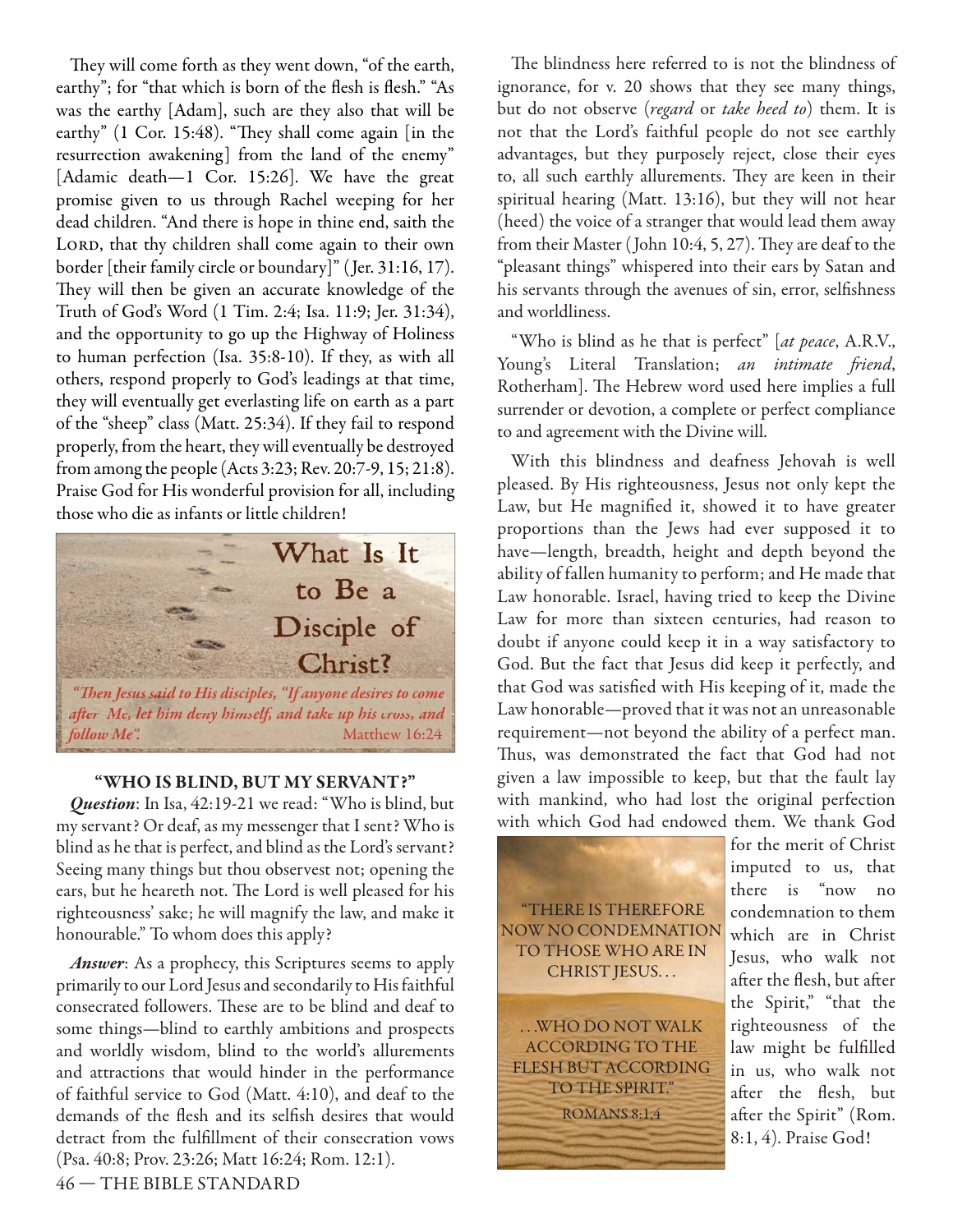

#### **Sheep and Goats Parable Lesson 63**

This parable pictures the Kingdom conditions after the Church is glorified and the Kingdom established. It will begin fulfilment "When the Son of Man shall come in His glory, and all the holy angels with Him." All nations, including those now asleep in death, will be on trial before Christ's Judgment Seat, to determine their willingness or unwillingness to come fully into harmony with God, and to receive the Divine blessing of life everlasting, or, contrariwise, to be destroyed in the Second Death.

Those developing the wayward, goat-like disposition will pass to Messiah's disfavor, represented by His left hand. At the close of the Millennium, the separation will have affected the entire human family, and have brought all into one of two classes. One class will be rewarded with "the gift of God, eternal life." The other class, unworthy, will get the punishment which God has provided, namely, destruction kolasin, cutting off from life. "The soul that sinneth, it shall die."

Their destruction is symbolically represented by fire, and was illustrated by the fires in the Valley of Hinnom (mistranslated "Hell"), in which the garbage of Jerusalem was destroyed. The Valley of Hinnom (Greek, Gehenna) was once quite deep. Only dead carcasses were put into it, including those of very vicious criminals. It symbolized hopelessness—annihilation. Jesus used Jerusalem as a figure of the New Jerusalem. This valley-Gehenna-prefigured the Second Death, from which there will be no redemption—no recovery.

Gehenna was earlier called Tophet. When Israel became idolatrous, the image of Moloch was erected there and children were roasted alive in the arms of the image sacrificially- devilishly. Good King Josiah defiled it for garbage purposes.

Our pious fathers provided worse idols for us—Creedidols! To these we were taught to sacrifice millions of heathens, and non-elect infants. But their day is gone! Thank God! Saner views of God are ours, and a truer interpretation of the Bible.

- 1\* What does this parable picture? Par. 1
- 2 When will it begin fulfillment? Matt. 16:27
- 3\* In the Kingdom who will be on trial before Christ's Judgment Seat? What will that trial determine?
- 4\* If they fail to fully come into harmony with the Kingdom requirements what will be their fate?
- 5\* What does Messiah's left hand represent? Par. 2
- 6\* What are the characteristics of those who pass to Messiah's disfavor?
- 7\* At the close of the Millennium what will happen to the entire human family?
- 8\* What will be the reward of the sheep class?
- 9\* What will happen to the goat class?
- 10\* How is their destruction symbolized? Where illustrated? Par. 3
- 11\* What did the Valley of Hinnom symbolize?
- 12\* What did it prefigure? Was there any chance of recovery?
- 13 What was Gehenna earlier called? Par. 4
- 14\* What did Israel do when it became idolatrous? Acts 7: 43; Lev. 18: 21
- 15\* What did King Josiah do?
- 16 Who provided worse idols for us and what were they? Par. 5
- 17\* For what can we be thankful regarding our views of God and the Bible?

\* The questions marked with an asterisk are especially for children.



If you have enjoyed this series of studies from "The Photo The Photo Drama of Creation \$ 6.40 DRAMA OF CREATION," you may wish to purchase the book and STUDY GUIDE its accompanying study guide prepared with questions for both adults and children. We have a new shipment of these books in an attractive soft-cover binding. STUDY GUIDE \$5.75 Photo Drama and Study Guide (set) \$11.00